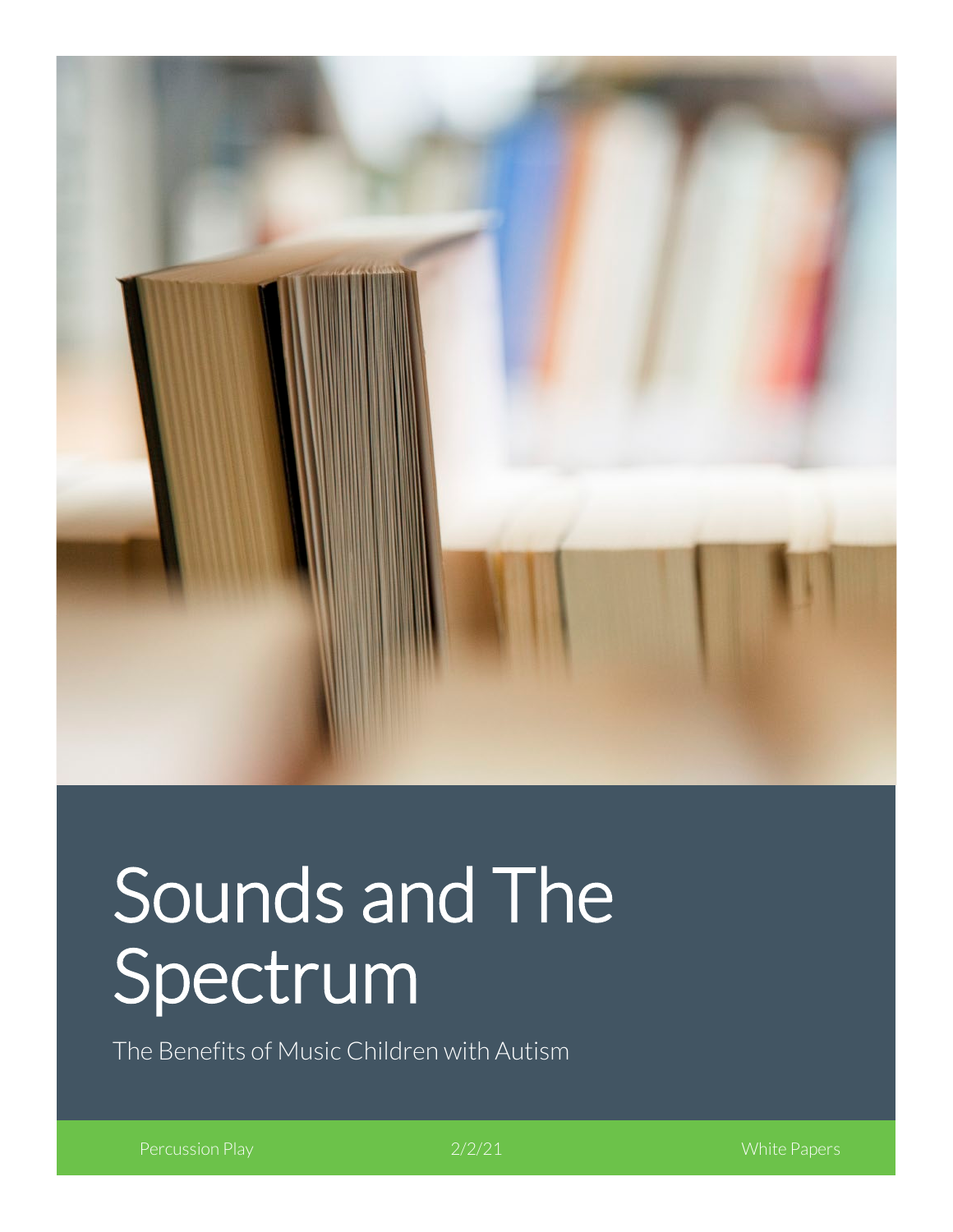# Sounds and the Spectrum: - The Benefits of Music for Children with Autism

Music is universally recognized as promoting feelings of well-being and improved mental health in people of all ages. For this reason, music therapy is becoming an increasingly popular form of holistic 'healing' and is used in hospices, care homes, residential homes, schools, and rehabilitation centers all over the world to great positive effect. Music can help those who are experiencing loneliness, mental ill-health, and degenerative conditions such as dementia by enabling them to 'reconnect' with the world around them and by encouraging them to communicate with others in a non-verbal way. Playing musical instruments and engaging in music therapy has been proven to significantly improve communication for those living with a wide range of disabilities and health conditions and it should be no surprise that numerous studies have concluded that there is a strong positive correlation between exposure to music and improved well-being for individuals with autism.

# What is autism<sup>1</sup>?

According to the [Autism Society of America,](http://www.autism-society.org/about-autism/) autism is a '*complex developmental disability that typically appears during the first three years of life and affects a person's ability to communicate and interact with others*' [2](#page-1-1). Autism is defined by a certain set of behaviors and is a 'spectrum disorder' which means that it affects individuals differently and to varying degrees. Autism affects the development of the social, verbal, and cognitive abilities of the individual so that someone with autism may find it difficult to communicate with others. Autism is not something that can be outgrown and it is incurable; however, the right support at the right time can make an enormous difference to people's lives.

The number of people diagnosed with autism has rapidly increased over recent years and it is now thought that one in sixty-eight Americans<sup>[3](#page-1-2)</sup> and one in one hundred people in the UK<sup>[4](#page-1-3)</sup> have been identified as being on the autistic spectrum. It is worth remembering that autism does not just affect the lives of the individuals who have the condition, but it also impacts their families. If you take this into account, it means that autism is a part of everyday life for over 4 million people- many more if you include cases of autism worldwide.

## The benefits of music for those on the autistic spectrum

Music stimulates both hemispheres of our brain and this is why it is used so effectively in autism therapy. Research indicates that music education and music therapy are linked to improved cognitive function<sup>[5](#page-1-4)</sup> and increased language development from an early age<sup>[6](#page-1-5)</sup>. Music therapy has also been proven to have a positive effect on an individual's ability to interact positively with those around them<sup>7</sup>. Autism is a condition defined by an individual's inability to communicate and interact with others and it is apparent that for an individual living with autism, music may well be the most effective, as well as one of the most accessible, forms of therapy available to them. This is why musical instruments such as Percussion Play's 'Duo' for example are particularly beneficial for those with autism because the instrument allows for close social interaction but without forcing close physical proximity. The players can interact with each other in a safe space without the need for direct eye contact.

<span id="page-1-0"></span><sup>1</sup> The term 'autism' is used here to describe all diagnostic profiles including Asperger syndrome and Pathological Demand Avoidance

<span id="page-1-1"></span><sup>2</sup> <http://www.coastmusictherapy.com/how-music-helps/autism-research/>

<span id="page-1-2"></span><sup>3</sup> <https://nursejournal.org/community/the-benefits-of-music-therapy-for-autistic-children/>

<span id="page-1-3"></span><sup>4</sup> http://www.autism.org.uk/about/what-is/myths-facts-stats.aspx

<span id="page-1-4"></span><sup>5</sup> Schellenberg, E. Music and Cognitive Abilities. Current Directions in Psychological Science (2005) p317-320.

<span id="page-1-5"></span><sup>6</sup> Legg, R. Using music to accelerate language learning: an experimental study. Research in Education, (2009) p82

<span id="page-1-6"></span><sup>7</sup> Netherwood, C. *Music to your ears*. Australian Parents, p64 (2007)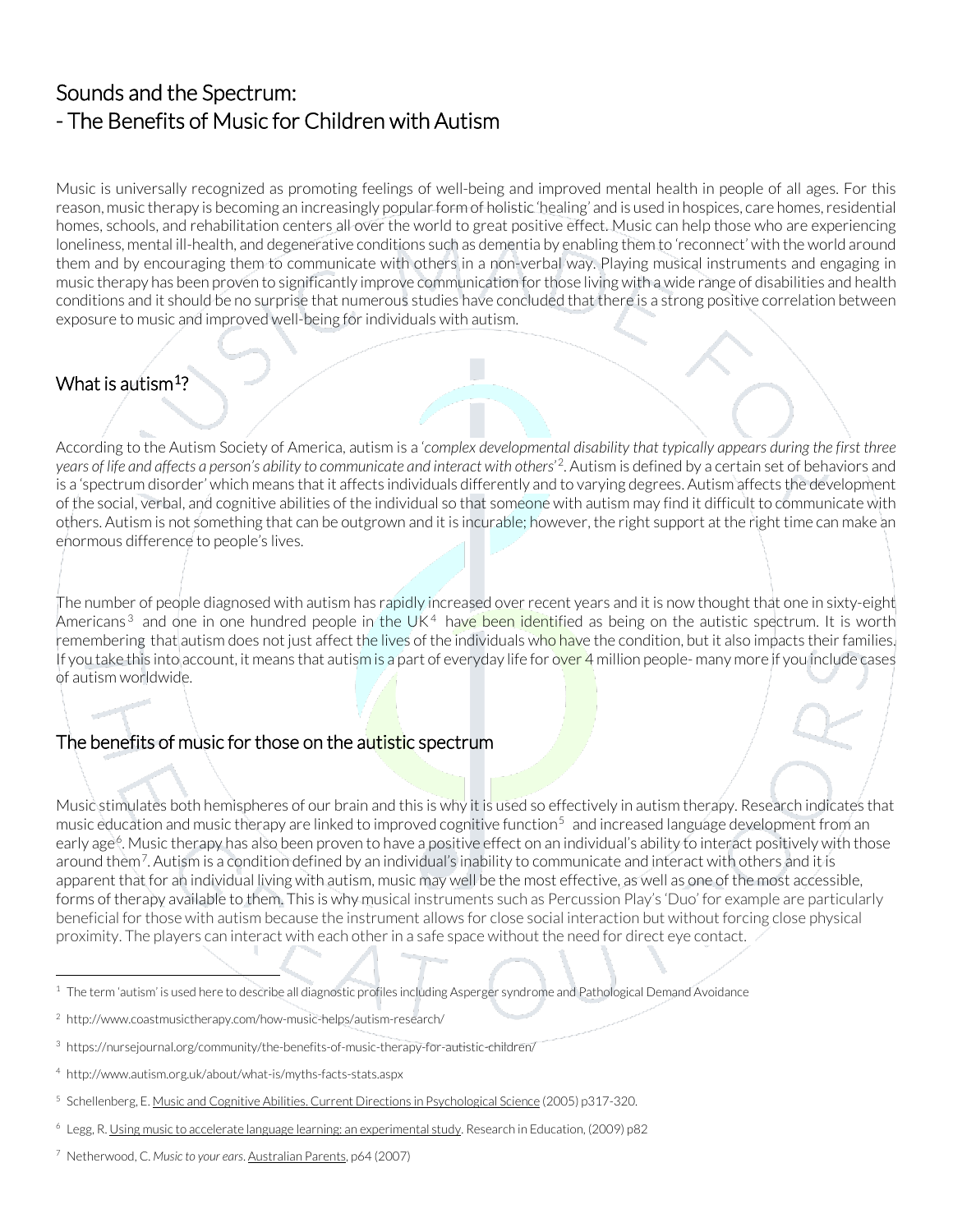Playing musical instruments impacts the brain as a whole, stimulating both the analytical and the artistic hemispheres which according to Yoon (2000) increases an individual's overall intellectual capacity more than any other bilateral activity<sup>[8](#page-2-0)</sup>. For an individual with autism, this is incredibly important as a feature of the autistic condition is that the left and right areas of the brain are 'out of sync', meaning that some areas such as those relating to communication can be underdeveloped. Playing musical instruments stimulates the autistic brain to make new connections and strengthens existing ones; resulting in improved mental health and increased cognitive ability for those with autism.

## The benefits of music for children with autism

Children with autism often have great difficulty interacting with others and music encourages reciprocal communicative behavior which can help a child to overcome these difficulties. By introducing an instrument into the child with autism's environment, the child has an opportunity to initially connect with the instrument in a non-threatening, non-pressurized way which means that opening up to others who are also interacting with the instruments becomes part of the organic process of communication that was begun by communicating with the instrument.

Music is a universal language and is very well suited to the needs of autistic children because music captures and maintains their attention in a way that other mediums do not. Playing musical instruments assists the child to participate in socially acceptable ways and helps to reinforce desired responses.

A 2008 study<sup>[9](#page-2-1)</sup> concluded that children chose to participate in 'reciprocal imitation' of the researcher within the musical play routine and whilst engaged in the activity demonstrated increased attention. This suggests that one of the benefits of playing music for children with autism is increased socialization, in addition to improved communication.

In 2009<sup>[10](#page-2-2)</sup> Wigram and others carried out a randomized study into ten children with autism which compared improvisational music therapy to toy play sessions. The study concluded that music therapy produced '*increased compliance and markedly more and longer events of 'joy', 'emotional synchronicity' and 'initiation of engagement' behaviors compared to toy play*' [11.](#page-2-3) Because playing musical instruments requires turn-taking and playing alongside others, it imparts social skills in a safe and fun environment which is incredibly important in the lives of children with autism.

The reason why music therapy is used so effectively to help very young children with autism is that it helps the child to learn how to relate to others. Other family members can participate and in addition to the sensory stimulation of the music, the child is also able to experience dance, the social dynamic of learning an instrument and explore rhythm. All this can help to motivate the child to follow more impulsive play patterns that will engage the whole of their brain and body. Impulsiveness and spontaneity are often missing from the lives of children with autism and so playing musical instruments such as those produced by Percussion Play often opens a gateway into a whole new way of becoming a more well-rounded individual.

## The benefits of music for improved communication

<span id="page-2-3"></span><sup>11</sup> *ibid*

<span id="page-2-0"></span><sup>8</sup> Yoon, J. Music in the Classroom: Its Influence on Children's Brain Development, Academic Performance, and Practical Life Skills (2000)

<span id="page-2-1"></span><sup>&</sup>lt;sup>9</sup> Stephens, C. E Autism (2008) 12(6), 645-671

<span id="page-2-2"></span><sup>&</sup>lt;sup>10</sup> Kim, Wigram, Gold **Autism** (2009) 13(4), 398-409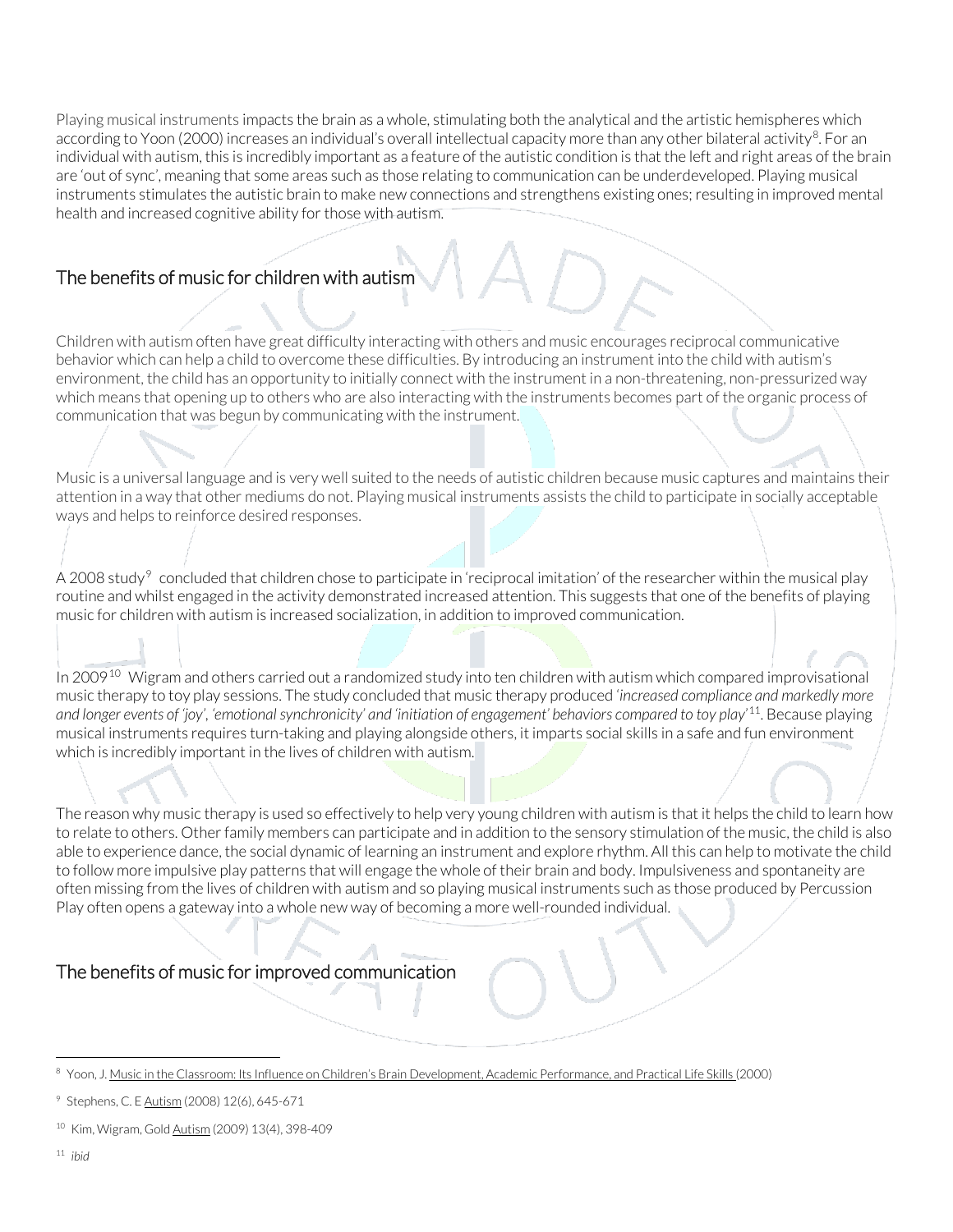There are many proven ways<sup>[12](#page-3-0)</sup> in which exposure to music and musical instruments benefits children with autism, including:

- Improved communication.
- Development of social skills such as greetings, turn-taking, shared attention, and eye contact.
- Self-expression particularly powerful with a child who is non-verbal.
- Behavioral Skills learning to participate and take turns and copying the behavior of others.

In non-verbal children, music therapy and playing musical instruments allow communication without language and foster creative self-expression. This in turn leads to the development of verbal communication and improved language skills.

There have been many studies that support the view that exposure to music helps develop language skills in children with autism. For example, in 2010 The Journal of Music Therapy published research by A.H. Lim<sup>[13](#page-3-1)</sup> that proved that music training was as effective as speech training for improving the vocabulary and speech production of children with autism. Lim's study then went on to demonstrate that a greater benefit was seen in the lower functioning children in particular after participation in the music training.

In 2014 a review of the effects of music therapy for those on the autistic spectrum emphatically concluded that music therapy can '*help to enhance non-verbal communication skills'* and *'can contribute to increasing social adaptation skills in children with ASD*' [14](#page-3-2).

Other ways that music therapy benefits children with autism include  $15$ :

- Motor Skill Development both fine and gross motor skills.
- Sensory Regulation the use of rhythm and instrument play can help a child feel organized and grounded.

It is clear therefore that music can play a significant role in improving the communication skills of children with autism and this is why outdoor musical instruments such as those produced by Percussion Play are so valuable to both the individual child, their family, and the setting in which they are placed.

#### The benefits of music for early intervention

There is a widespread belief that if autism is diagnosed early in childhood, interventions that can be put into place are more effective in the long term for that individual and their families. This is because early intervention can impact many areas of a

<span id="page-3-0"></span><sup>12</sup> <https://www.therhythmtree.com/video-blog/entry/how-does-music-therapy-benefit-children-with-autism>

<span id="page-3-1"></span><sup>13</sup> Lim, A. H. Journal of Music Therapy (2010) 47(1), 2-26

<span id="page-3-2"></span><sup>14</sup> Geretsegger *et al* Cochrane Database of Systematic Reviews 2014 Jun 17;6:CD004381

<span id="page-3-3"></span><sup>15</sup> <https://www.therhythmtree.com/video-blog/entry/how-does-music-therapy-benefit-children-with-autism>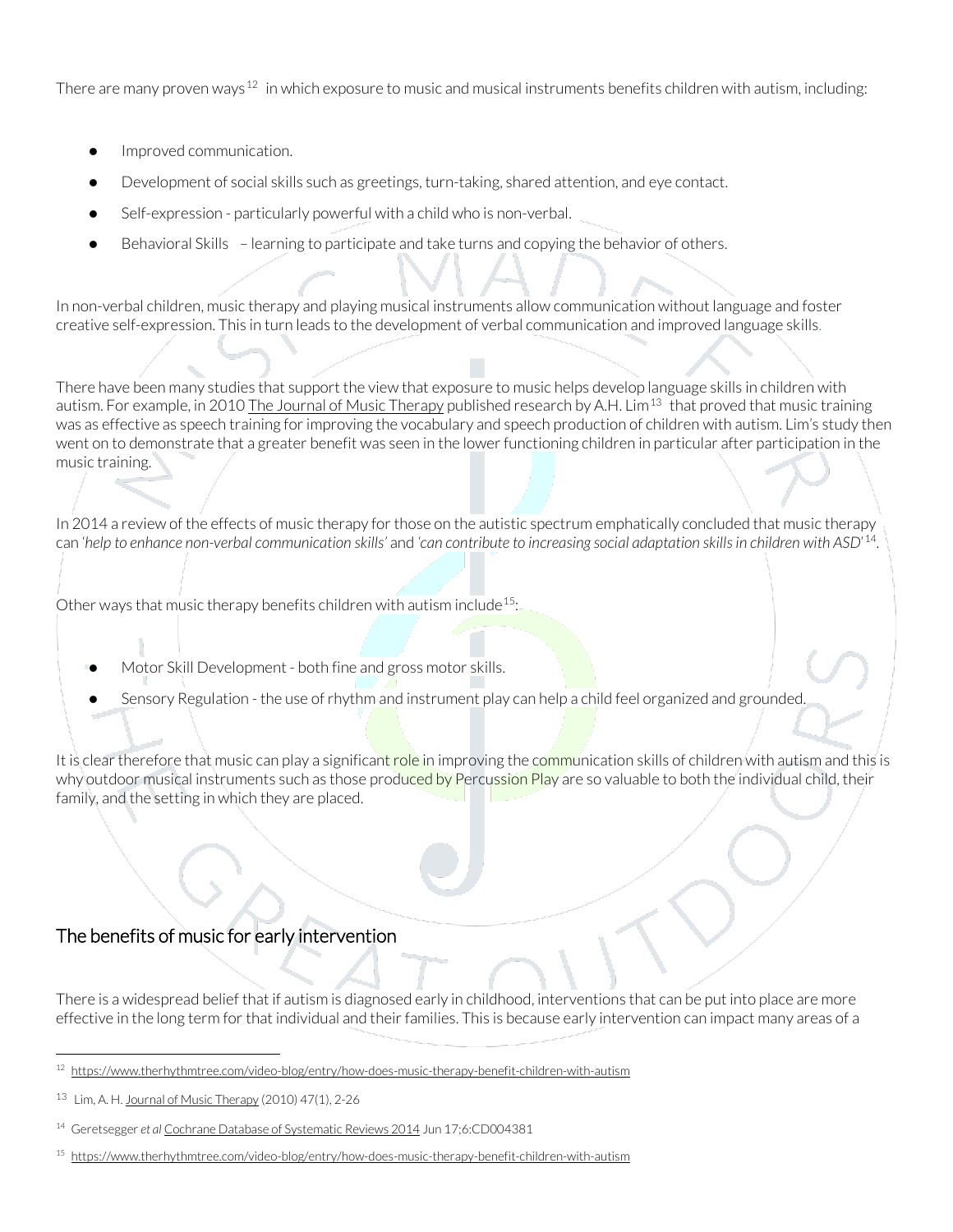child's life including communication skills and academic success. According to Koegel<sup>16</sup>, nonverbal children with autism are more likely to gain speech skills the earlier intervention begins. Koegel's study goes even further and states that "*children who are completely nonverbal who begin intervention in the early preschool years are far more likely to become verbal than children who begin intervention over the age of 5 years"[17.](#page-4-1)*

Research into early interventions has shown that if very young children with autism are exposed to gentle play, musical activities, and non-invasive games then a supportive environment where children and parents can bond in a healthy way can be established[18](#page-4-2). Incredibly, The National Institute of Child Health states that: *"With early intervention, between 3% and 25% of children with autism make so much progress that they are no longer on the autism spectrum when they are older"*[19](#page-4-3).

Research also proves that children with autism benefit from the earliest interventions possible<sup>[20](#page-4-4)</sup> and Louise Kaczmarek from the University of Pittsburgh School of Education states that the most successful intervention strategies are those that integrate "*developmental and/or relationship-based techniques with those of applied behavior analysis"*[21.](#page-4-5) These types of interventions are usually play-based and parent-facilitated and music therapy is often used because of its proven benefits to communication and social interaction and the ease with which it can be accessed by even very young children.

A more recent 2015 study<sup>[22](#page-4-6)</sup> found that when very young children with autism were given the opportunity to access music within their kindergarten setting, all of the children showed improvement in their attention and social engagement.

## The positive impact of music on families of children with autism

For those families who have access to them, outdoor musical instruments such as the ones created by Percussion Play hold a very special place. The instruments provide a way for families to have fun together whilst strengthening the bonds of communication between parents, grandparents, siblings, and the child with autism. In *Music Therapy Perspectives*(2005) Allgood<sup>[23](#page-4-7)</sup> reported that parents responded positively to family-based music therapy intervention and reported new insights about themselves and their children. In fact, in a 2012 study<sup>24</sup>, music therapy resulted in the highest parent social validity rating of all the treatments offered and was also the treatment most preferred by parents.

Music therapy is especially suited to families because everyone, regardless of age or musical ability, can play instruments and have fun whilst doing so. For the child with autism, the pressure and expectations are lifted, and new ways can be found for the child to respond to their family meaningfully. There are no boundaries with music and no rules which means that there is no 'right' or 'wrong' way to access the instruments. For these reasons, each family can use music and musical instruments in a way that suits their individual needs and preferences.

A report in 'Child: Care, Health and Development'[25](#page-4-9) concludes that the results of research into family-centered music therapy are truly astounding and indicate a significant positive effect on social interaction and the parent-child relationship, especially when offered to the families of severely autistic children aged between 3-5 years old.

- <span id="page-4-0"></span><sup>16</sup> Koegel L K, *Interventions to facilitate communication in autism* (2000) 383-91
- <span id="page-4-1"></span><sup>17</sup> *ibid*
- <span id="page-4-2"></span><sup>18</sup> https://nursejournal.org/community/the-benefits-of-music-therapy-for-autistic-children,
- <span id="page-4-4"></span><span id="page-4-3"></span><sup>19</sup> Helt *et al Can children with autism recover? If so, how?* Neuropsychological Review (2008) 18(4):339-66 <sup>20</sup> The National Research Council Educating Children with Autism (2001)
- <span id="page-4-5"></span><sup>21</sup> Kaczmarek, L. The Benefits of Early Intervention for Children with Autism (2014)
- <span id="page-4-6"></span><sup>22</sup> Vaiouli *et al* Autism (2015) 19(1), 73-83
- <span id="page-4-7"></span><sup>23</sup> Allgood, N Music Therapy Perspectives (2005); 23(2), 92-99
- <span id="page-4-8"></span><sup>24</sup> Saylor, S *et al* Journal of Applied Behavior Analysis (2012); 45(1), 185-90
- <span id="page-4-9"></span><sup>25</sup> Thompson, G.A *et al* Child: Care, Health and Development; (2013)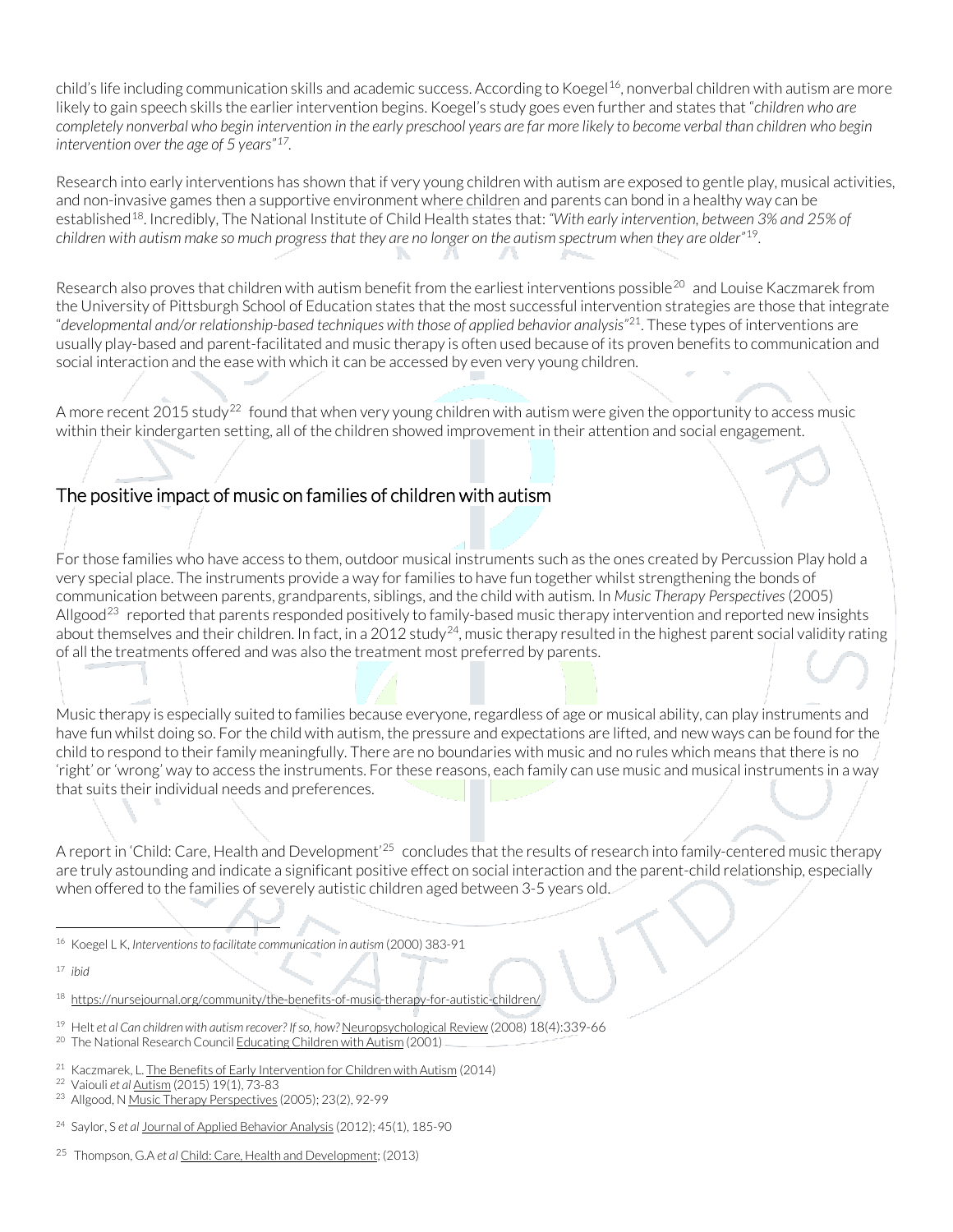## The benefits of being outside for those with autism

Being outside, even if only for a short time, has benefits for both our mental and physical health, and in the case of children with autism, the positive effects of being outdoors can be significant. One study into the type of community-based inclusive playgrounds that Percussion Play create concluded that embedded music therapy sessions in an outdoor environment can "*improve children's peer interaction*"[26](#page-5-0).

Additional research from the journal '*Frontiers in Integrative Neuroscience*' concludes that movement is critical to many areas of functioning and so providing an environment where an individual can move in an unrestricted and unselfconscious way, such as in an outdoor playground, can stimulate overall growth in areas such as cognition, behavior, social skills, and communication<sup>[27](#page-5-1)</sup>, which would be very beneficial for individuals with autism.

 $\sqrt{2}$ 

# The power of Percussion Play

 $\overline{\phantom{a}}$ 

The outdoor musical instruments created by Percussion Play are diverse and accessible to everyone and make perfect additions to any setting, particularly gardens and social spaces in schools, nurseries, care homes, nursing homes, hospices, and hospitals, where they can be used and enjoyed by all who encounter them. The instruments created by Percussion Play encourage interaction and communication and some of the instruments, such as The Duo, have been specially designed to enable those on the autistic spectrum to engage with the instruments in their way. The benefits of playing these beautiful instruments are not limited to those living with disabilities or conditions like autism, though; anyone and everyone can access the mental health benefits that playing these wonderful instruments provides and Percussion Play instruments are currently being installed in a variety of settings all over the world.

<span id="page-5-0"></span><sup>&</sup>lt;sup>26</sup> Kern, P., Aldridge, D. Journal of Music Therapy (2006); 43(4), 270-294

<span id="page-5-1"></span><sup>27</sup> <http://www.coastmusictherapy.com/how-music-helps/autism-research/>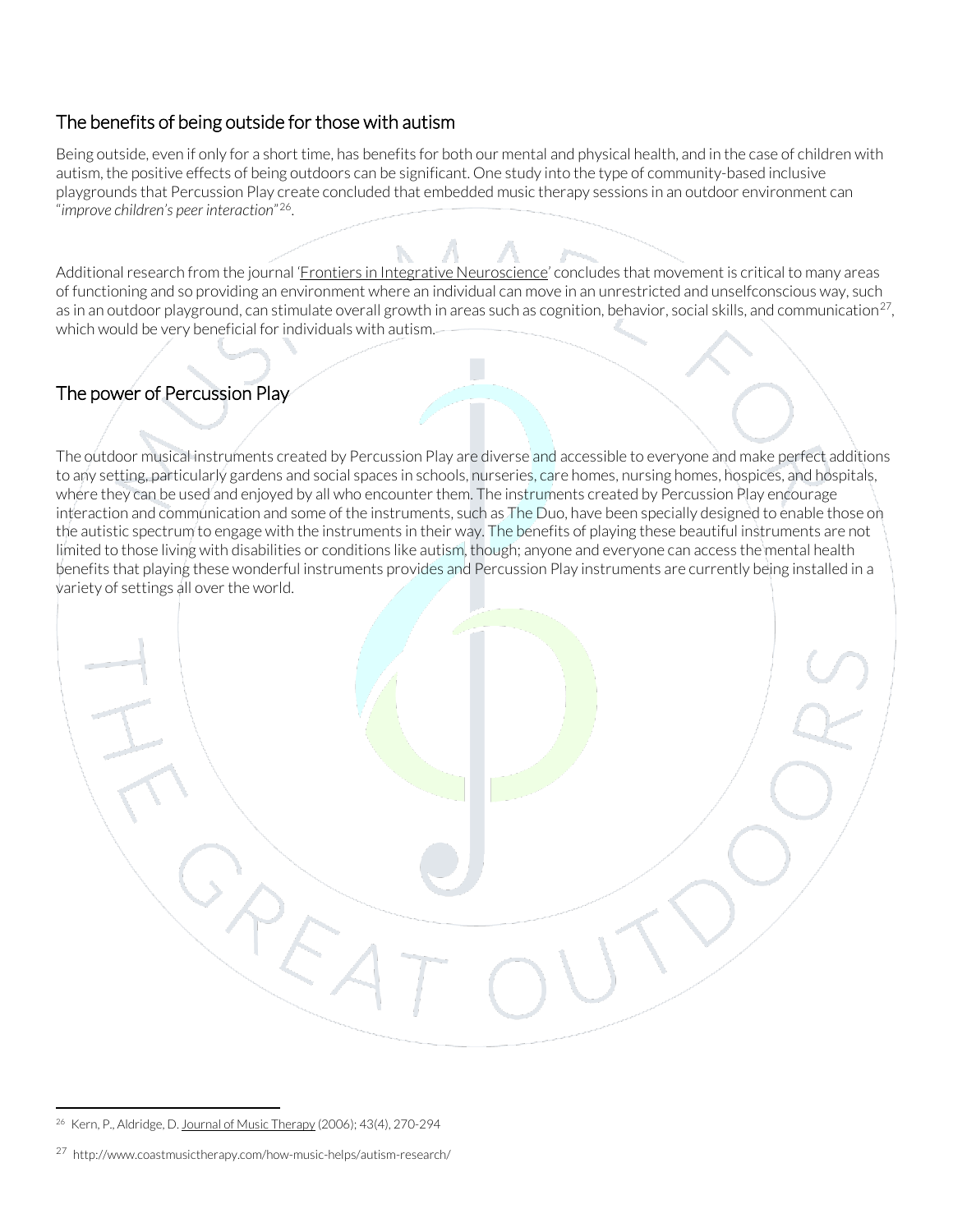#### References

Allgood, N Music Therapy Perspectives (2005)

Coast Music Therapy website - Accessed 25/02/2018

<http://www.coastmusictherapy.com/how-music-helps/autism-research/>

Geretsegger, M., Elefant, C., Mossler, K.A., & Gold, C Cochrane Database of Systematic Reviews 2014 Jun 17;6:CD004381

Helt, M., Kelley, E., e, M., Pandey, J., Boorstein, H., Herbert, M., et al. *Can children with autism recover? If so*, how? Neuropsychological Review (2008)

Kaczmarek, L. The Benefits of Early Intervention for Children with Autism (2014)

Kern, P., Aldridge, D. Journal of Music Therapy (2006)

Kim, J., Wigram, T., Gold, C. Kim, J., Autism (2009)

Koegel L K, Interventions to facilitate communication in autism Autism Development Disorder (2000) pg383-91

Legg, R. (2009). Using music to accelerate language learning: an experimental study. Research in Education, Retrieved from the Professional Development Collection database.

Lim, A. H. Journal of Music Therapy (2010) 47(1), 2-26

Netherwood, C. (2007). Music to your ears. Australian Parents, 64.

Nurse Journal Website - Accessed 25/02/2018 <https://nursejournal.org/community/the-benefits-of-music-therapy-for-autistic-children/>

Saylor, S., Sidener, T., Reeve, S., Fetherston, A., Progar, P. Journal of Applied Behavior Analysis (2012)

Schellenberg, E. (2005). Music and Cognitive Abilities. Current Directions in Psychological Science (Wiley-Blackwell).

Stephens, C. E. Autism (2008)

The National Autistic Society website - Accessed 25/02/2018 <http://www.autism.org.uk/about/what-is/myths-facts-stats.aspx>

The National Research Council Educating Children with Autism (2001)

The Rhythm Tree website- Accessed 25/02/2018

<https://www.therhythmtree.com/video-blog/entry/how-does-music-therapy-benefit-children-with-autism>